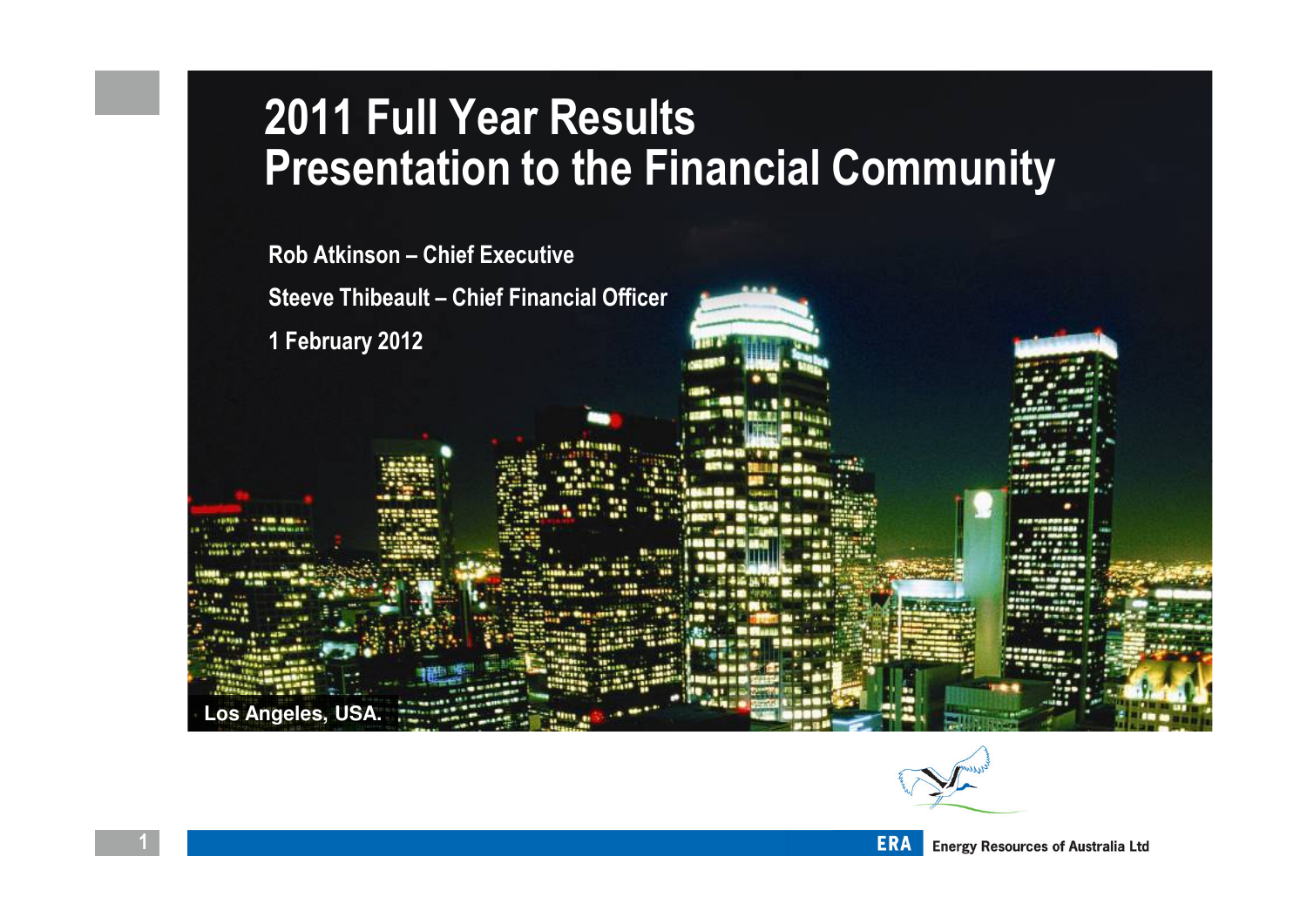### Acknowledge Traditional Owners

- $\bullet$  The mining operations of Energy Resources of Australia Ltd (ERA) are located on Aboriginal land and are surrounded by, but separate from, Kakadu National Park.
- $\bullet$  ERA respectfully acknowledges the Mirarr, Traditional Owners of the land on which the Ranger mine is situated.

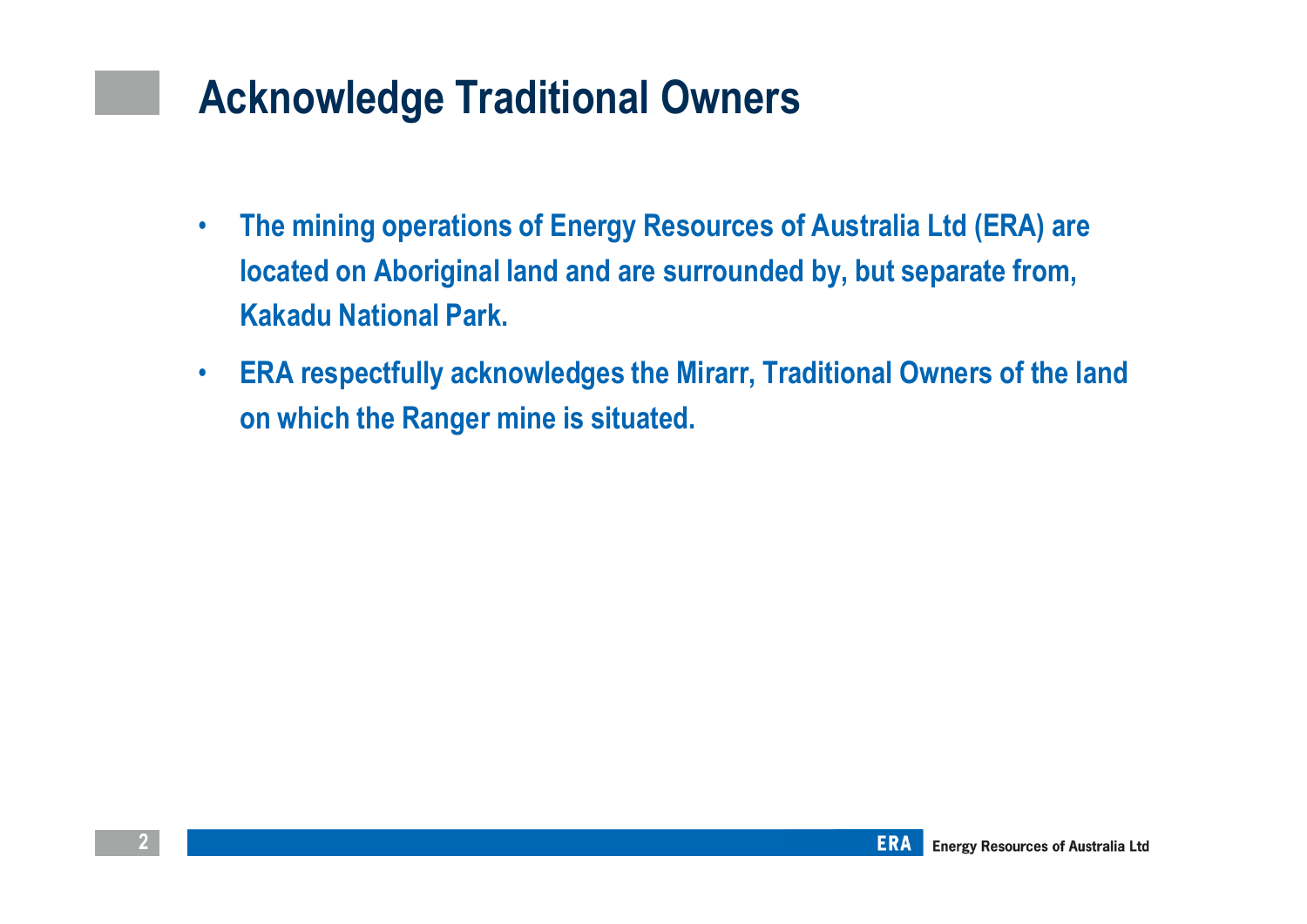### Forward-looking statement

• This presentation has been prepared by Energy Resources of Australia Ltd ("ERA") and consists of the slides for <sup>a</sup> presentation concerning ERA. Byreviewing/attending this presentation you agree to be bound by the following conditions.

### Forward-looking statements

- • This presentation includes forward-looking statements. All statements other than statements of historical facts included in this presentation, including, without limitation, those regarding ERA's financial position, business strategy, plans and objectives of management for future operations (including development plans, rehabilitation estimates and subjectives relating to ERA's products, production forecasts and reserve and resourcepositions), are forward-looking statements. Such forward-looking statements involve known and unknown risks, uncertainties and other factors whichmay cause the actual results, performance or achievements of ERA, or industry results, to be materially different from any future results, performanceor achievements expressed or implied by such forward-looking statements.
- • Such forward-looking statements are based on numerous assumptions regarding ERA's present and future business strategies and the environment in which ERA will operate in the future. Among the important factors that could cause ERA's actual results, performance or achievements to differmaterially from those in the forward looking statements include, among others, adverse weather conditions, levels of actual production during any period, levels of demand and market prices, the ability to produce and transport products profitably, the impact of foreign currency exchange rates onsales revenues, market prices and operating costs, operational problems, political uncertainty and economic conditions in relevant areas of the world, the actions of competitors, activities by governmental authorities such as changes in taxation or regulation and such other risk factors identified inERA's most recent Annual Report. Forward-looking statements should, therefore, be construed in light of such risk factors and undue reliance shouldnot be placed on forward-looking statements. These forward-looking statements speak only as of the date of this presentation.
- • Nothing in this presentation should be interpreted to mean that future earnings per share of ERA will necessarily match or exceed its historical published earnings per share.
- • The information in this report that relates to Ranger Mineral Resources or Ore Reserves is based on information compiled by Geologists Greg Rogers (a full time employee of Energy Resources of Australia Ltd) and Arnold van der Heyden (a full time employee of Hellman & Schofield Pty Ltd and consultant to Energy Resources of Australia) and Mining Engineer Reid Miller (full time employee of Energy Resources of Australia Ltd) who are all members of the Australasian Institute of Mining & Metallurgy. Greg Rogers, Arnold van der Heyden and Reid Miller have sufficient experience which is relevant to the style of mineralisation and the type of deposit under consideration, and to the activity which they are undertaking to qualify as Competent Persons as defined in the 2004 Edition of the "Australasian Code for Reporting of Exploration Results, Mineral Resources and Ore Reserves". Greg Rogers, Arnold van der Heyden and Reid Miller consent to the inclusion in this report of the matters based on their information in the form and context in which it appears.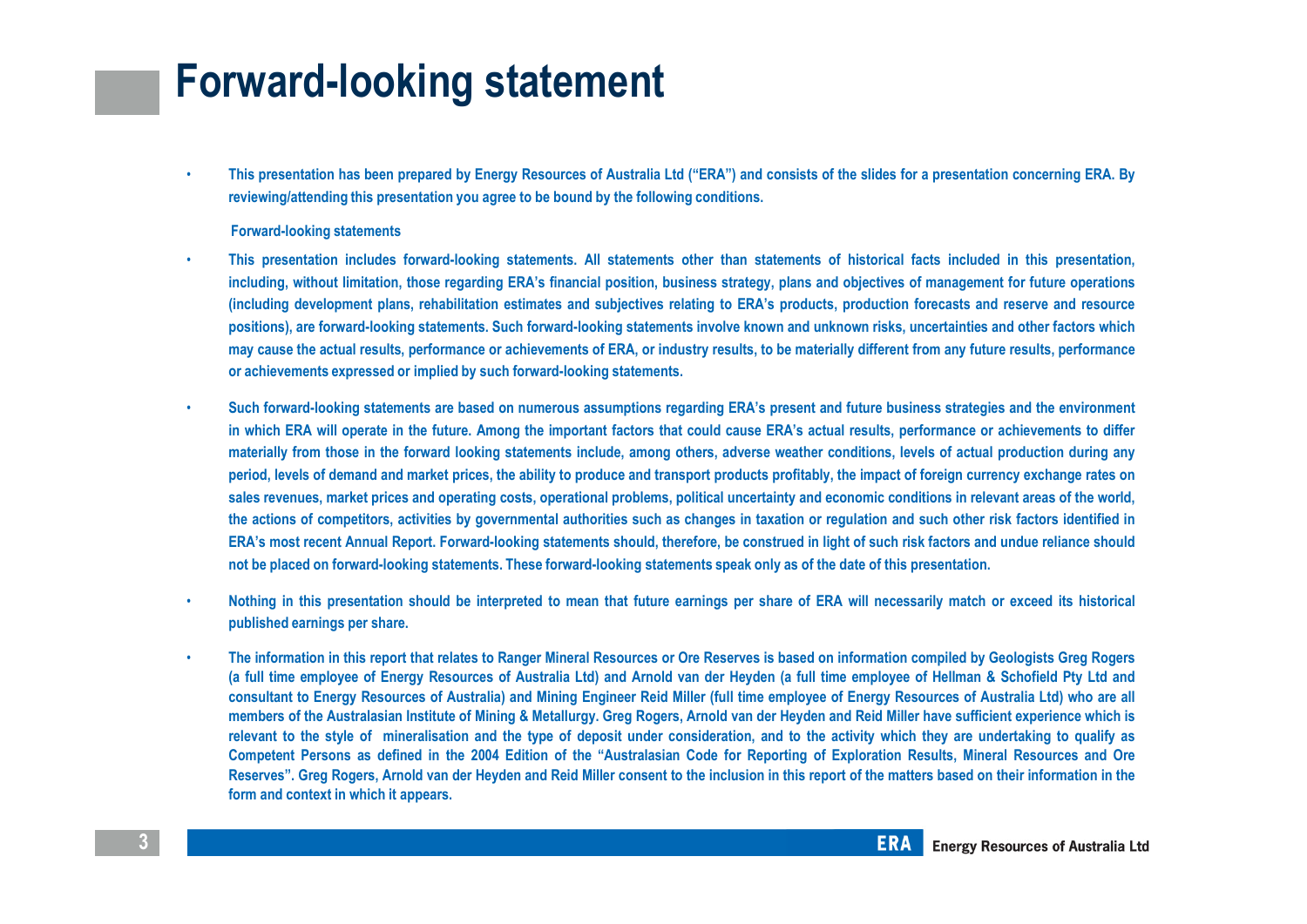### Agenda

- •2011 Summary
- •**Safety**
- •People
- •Operational performance
- •Financial overview
- •Strategic initiatives
- •Rainfall update
- •**Outlook**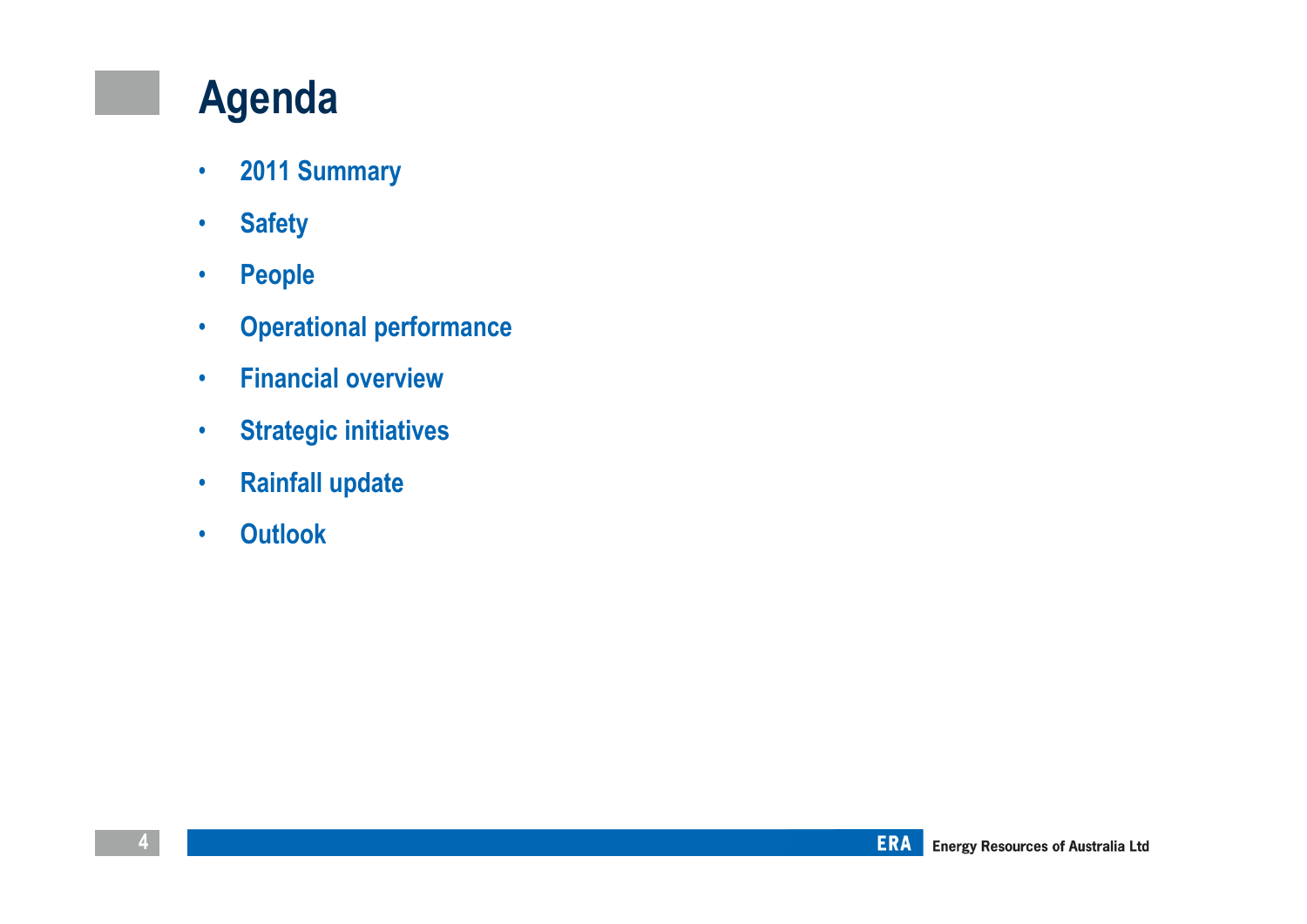# 2011 Summary

- •Record safety performance in a challenging operating environment.
- • 2011 operations and mining activities significantly impacted by extreme weather in the Northern Territory.
	- Proactive suspension of processing operations from end January to mid June 2011.
	- –Production of 2,641 tonnes of uranium oxide.
	- – All sales commitments met through inventory management, loans and purchase of material on the spot market.
	- Extensive plant maintenance during the suspension helped to ensure record plant performance in the second half of the year.
	- –Very high level of activity in water management including the pumping and treatment of 3.5 gigalitres of
- 
- ond water from Pit 3.<br>
Financials<br>
 Net after tax losses of \$154 million including \$99 million inventory value adjustment (reported during half<br>
year).<br>
 Underlying loss of \$54 million impacted by a \$53 million increas
	-
	-
	-
	-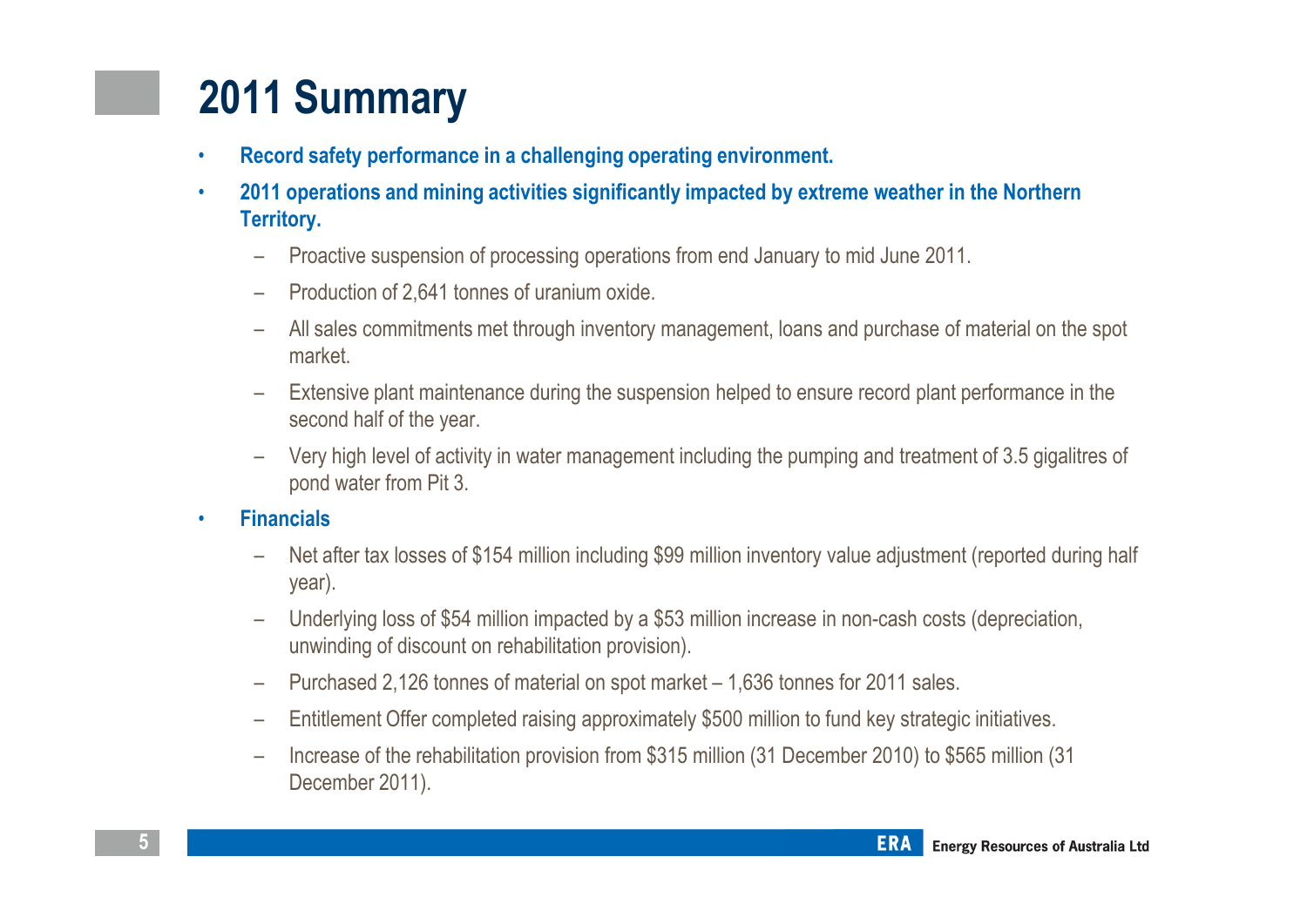## 2011 Summary

#### •Critical business activities

- –Approval of the Ranger 3 Deeps exploration decline.
- – Progressed important water management initiatives, including the approval of brine concentrator and the successful completion of a 4 metre Tailings Storage Facility lift.
- –Expanded exploration programme on the Ranger Project Area.
- –Decision taken not proceed with the Ranger Heap Leach Facility Project.
- –Business Review completed.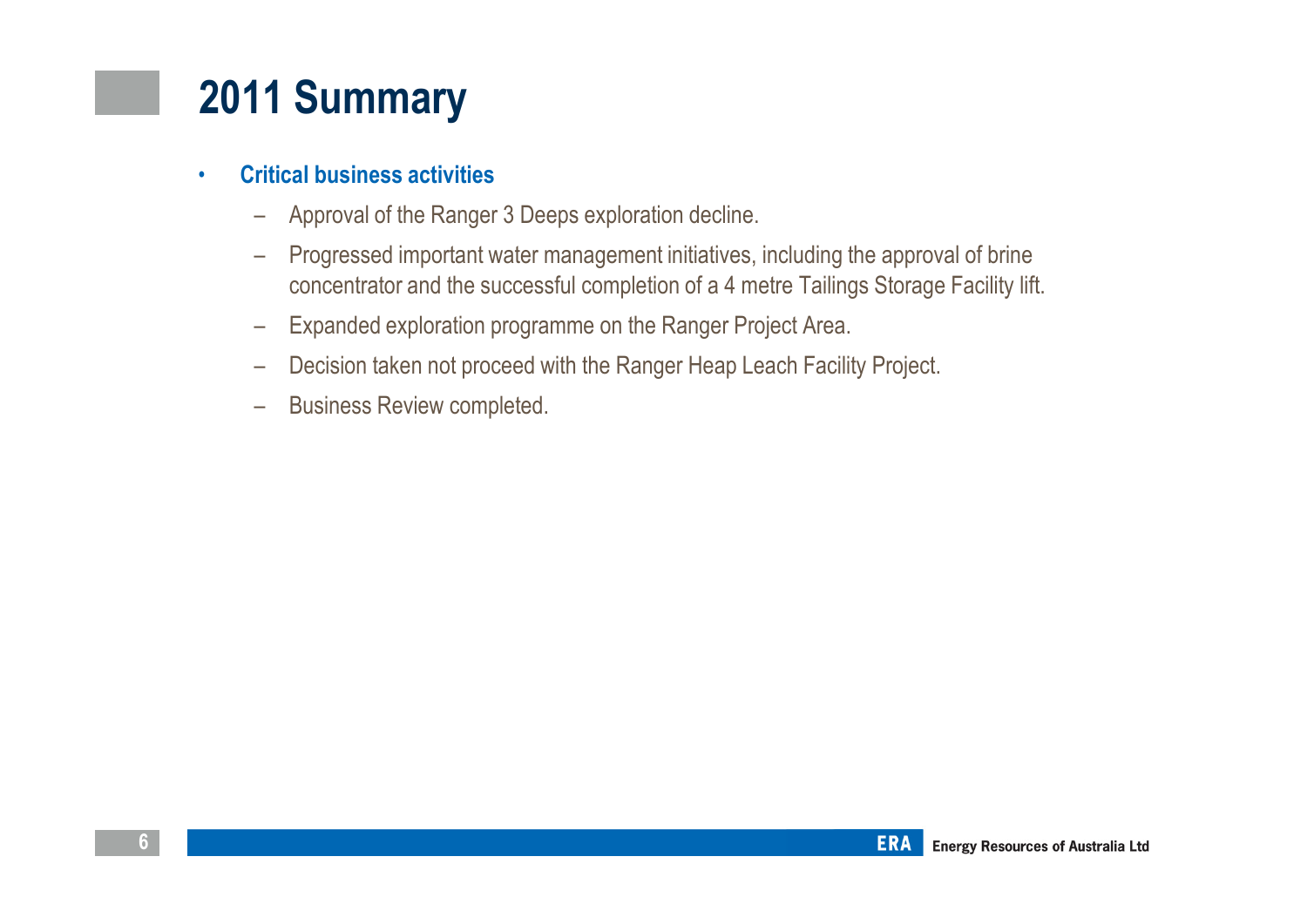# **Safety**

- • Throughout challenging conditions in 2011, ERA maintained its strong focus on safety, achieving a world class two million hours without a Lost Time Injury (LTI) and an All Injury Frequency Rate (AIFR) of 0.57.
- •ERA achieved 336 consecutive days without a LTI, a company record.
- • There was one LTI and five medical treatment injuries. The LTI involved a finger laceration. The five medical treatment injuries involved an injured knuckle, a laceration to the knee, a crushed finger, a cut nose and a cut to a hand. All personnel have made a full recovery.

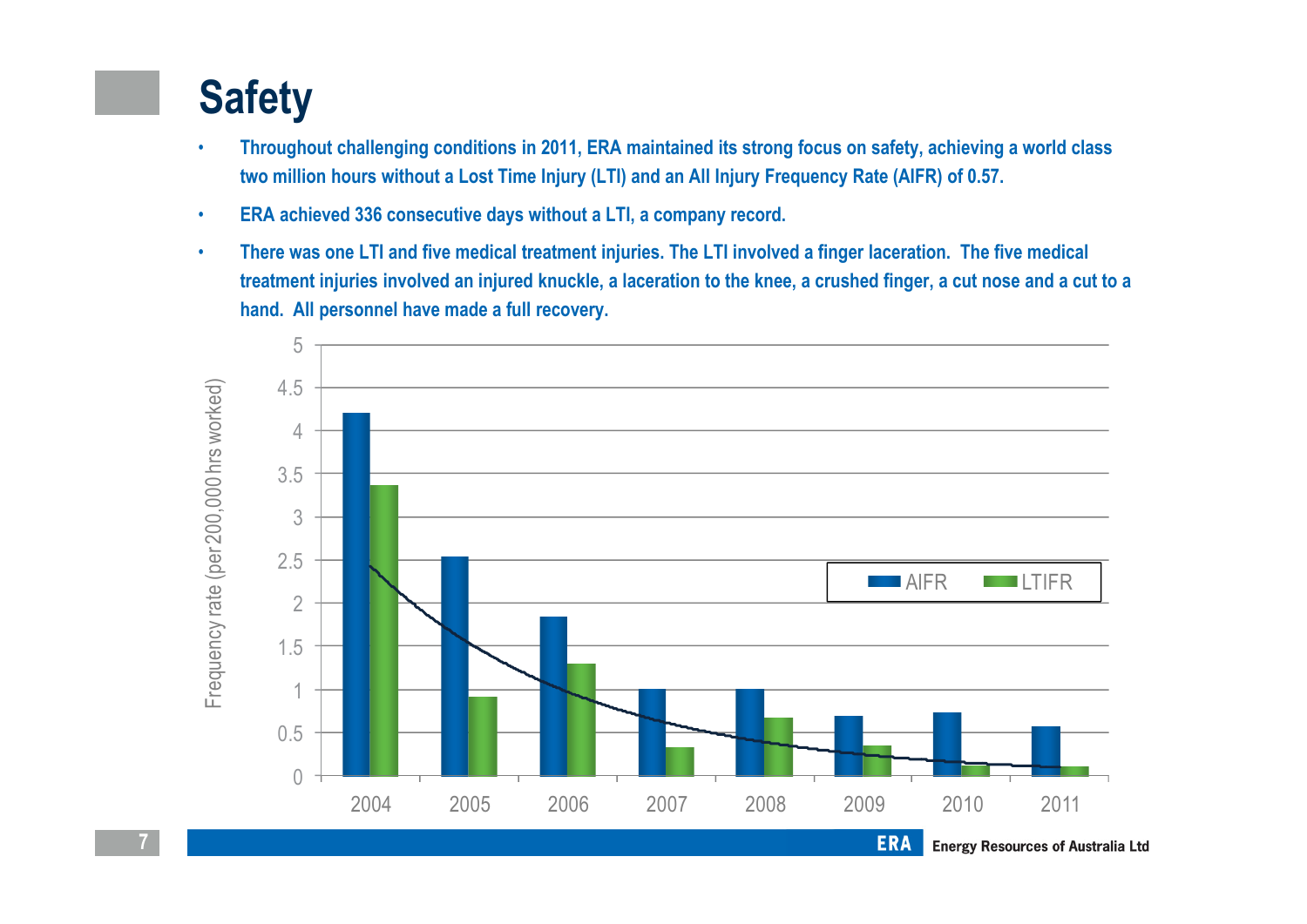## People

- • ERA is a major employer in the West Arnhem region, and one of the leading employers of Indigenous people in the Northern Territory.
- • During 2011, ERA endorsed a new Indigenous Employment Strategy which builds on previous actions to develop a strong Indigenous workforce.
- •ERA has a company wide female employment rate of 22 per cent.

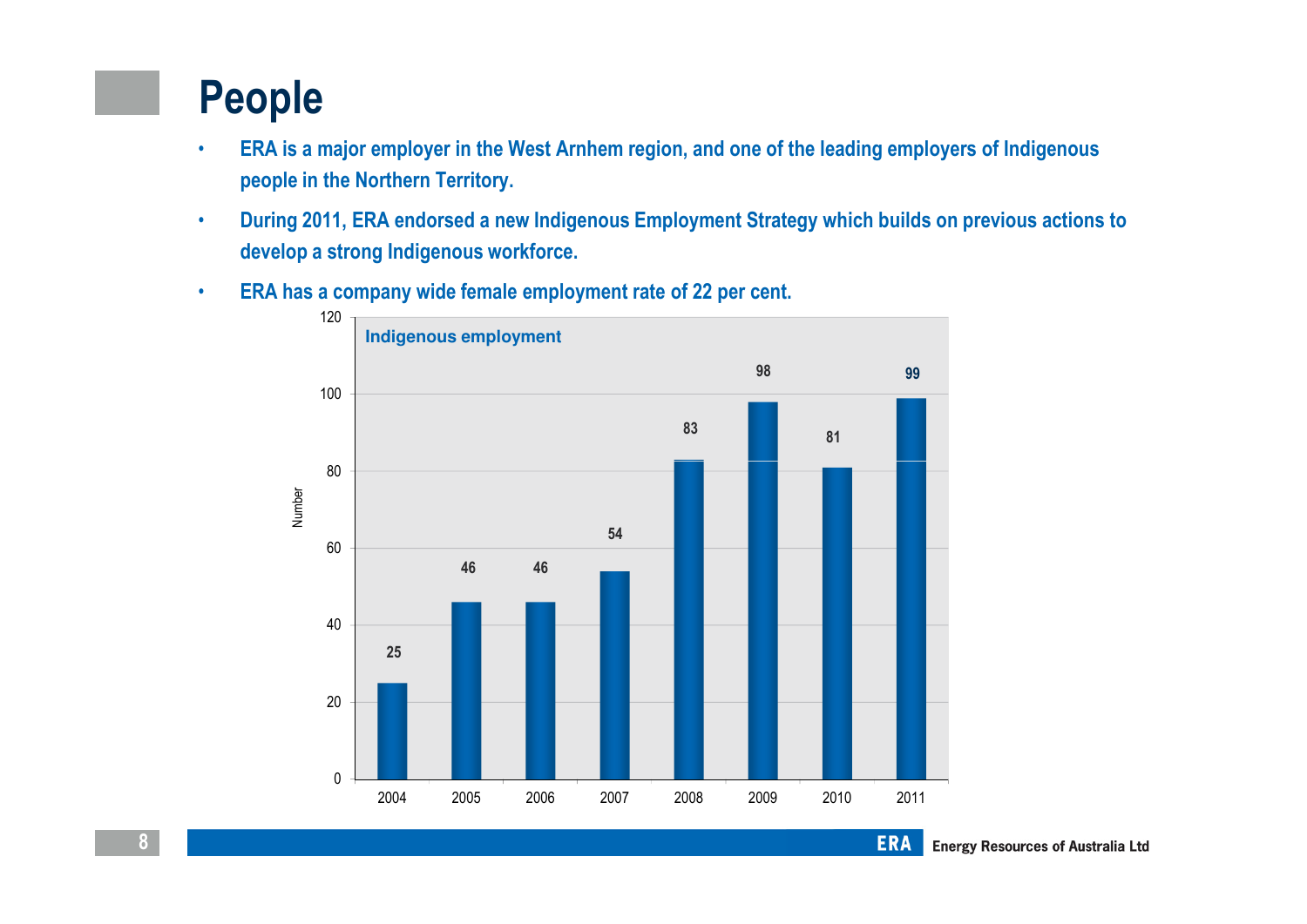## Operational performance

- Plant and mining activities in 2011 were significantly impacted by the extreme weather events in the Northern Territory.
- After the proactive suspension of processing operations was lifted in June, the plant has operated at record levels and significant productivity improvement occurred in the mine.

|                                                        | 2011           | 2010           | <b>Change</b> |
|--------------------------------------------------------|----------------|----------------|---------------|
| Material mined (million tonnes)                        | 10.6           | 10.6           | $0\%$         |
| Ore mined (million tonnes)                             | 1.15           | 1.43           | $-19%$        |
| Ore milled (million tonnes)                            | 1.62           | 2.40           | $-32%$        |
| Average mill head grade (%)                            | 0.18           | 0.19           | $-5%$         |
| Mill recovery (%)                                      | 87.9           | 87.2           | $+1\%$        |
| Production drummed- $U_3O_8$<br>- tonnes<br>$-000$ lbs | 2,641<br>5,822 | 3,793<br>8,362 | $-30%$        |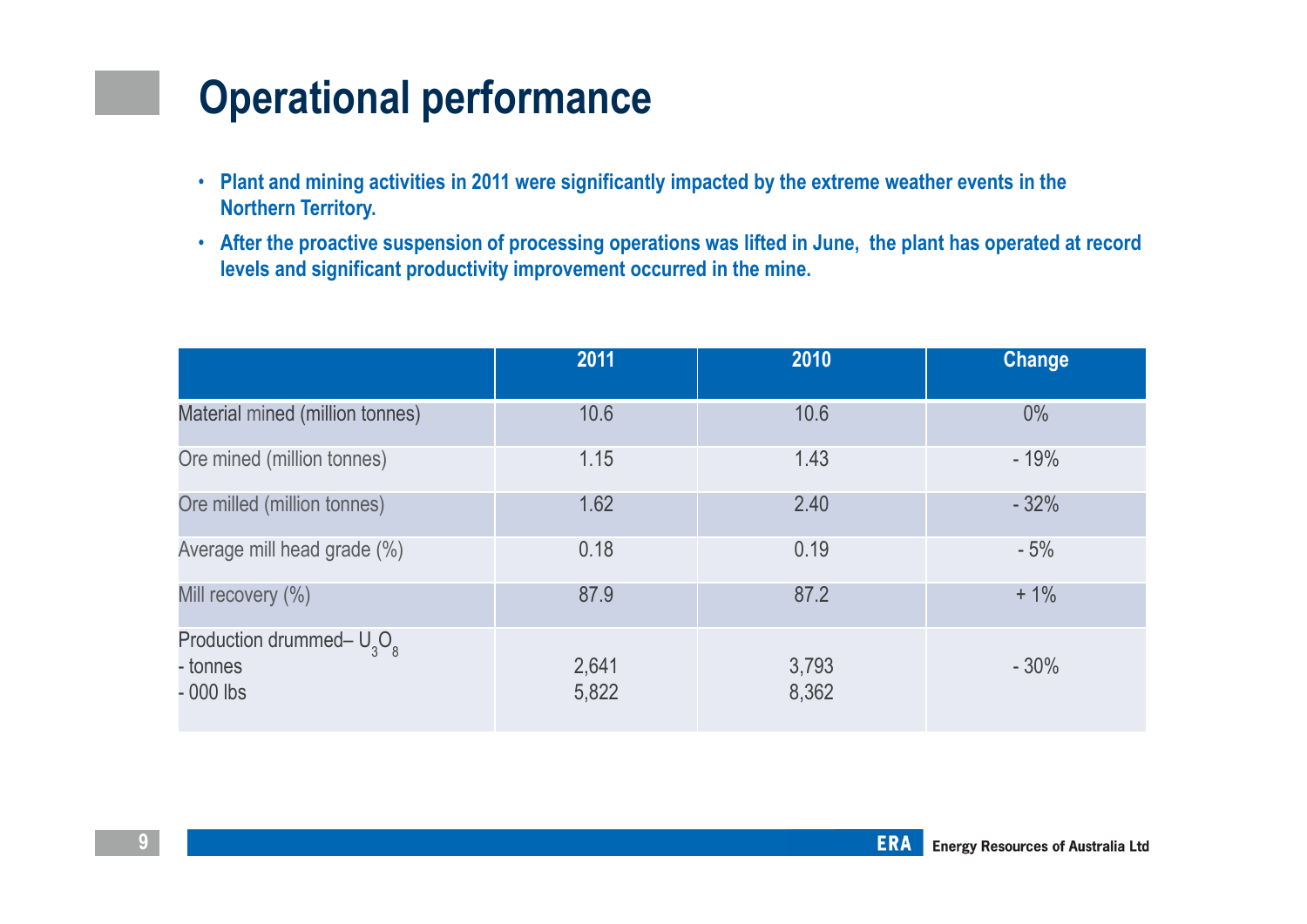### Financial overview

- The 2011 net loss after tax of \$154 million is mainly due to the negative adjustment to stockpile inventory (\$99 million net) following the decision not to proceed with the Ranger Heap Leach Facility Project, the increase in non cash costs (\$53 million net) and the impact of the suspension of processing operations.
- The cash flow from operating activities increased 30% compared to 2010.

|                                                                                                                                                                                                           | 2011                          | 2010                              | Change                                          |
|-----------------------------------------------------------------------------------------------------------------------------------------------------------------------------------------------------------|-------------------------------|-----------------------------------|-------------------------------------------------|
| Earning - \$ million<br>• Net profit/(loss) after tax<br>• Underlying earnings                                                                                                                            | (153.6)<br>(54.2)             | 47.0<br>52.8                      | $-427%$<br>$-203%$                              |
| <b>Sales</b><br>• Revenue from sales of uranium oxide -\$ million<br>· Sales volume (tonnes uranium oxide)<br>• Average realised price - US\$/lb                                                          | 649.2<br>5,167<br>59.32       | 572.0<br>5,026<br>48.16           | $+13%$<br>$+3%$<br>$+23%$                       |
| Cash - \$ million<br>• Cashflow from operating activities<br>• Major project capex<br>· Sustaining capex<br>• Deferred stripping<br>• Entitlement Offer - gross proceeds<br>• Dividends (cents per share) | 54.9<br>85.0<br>12.0<br>500.3 | 42.1<br>22.0<br>12.0<br>10.0<br>8 | $+30%$<br>$+286%$<br>$0\%$<br>N/A<br>N/A<br>N/A |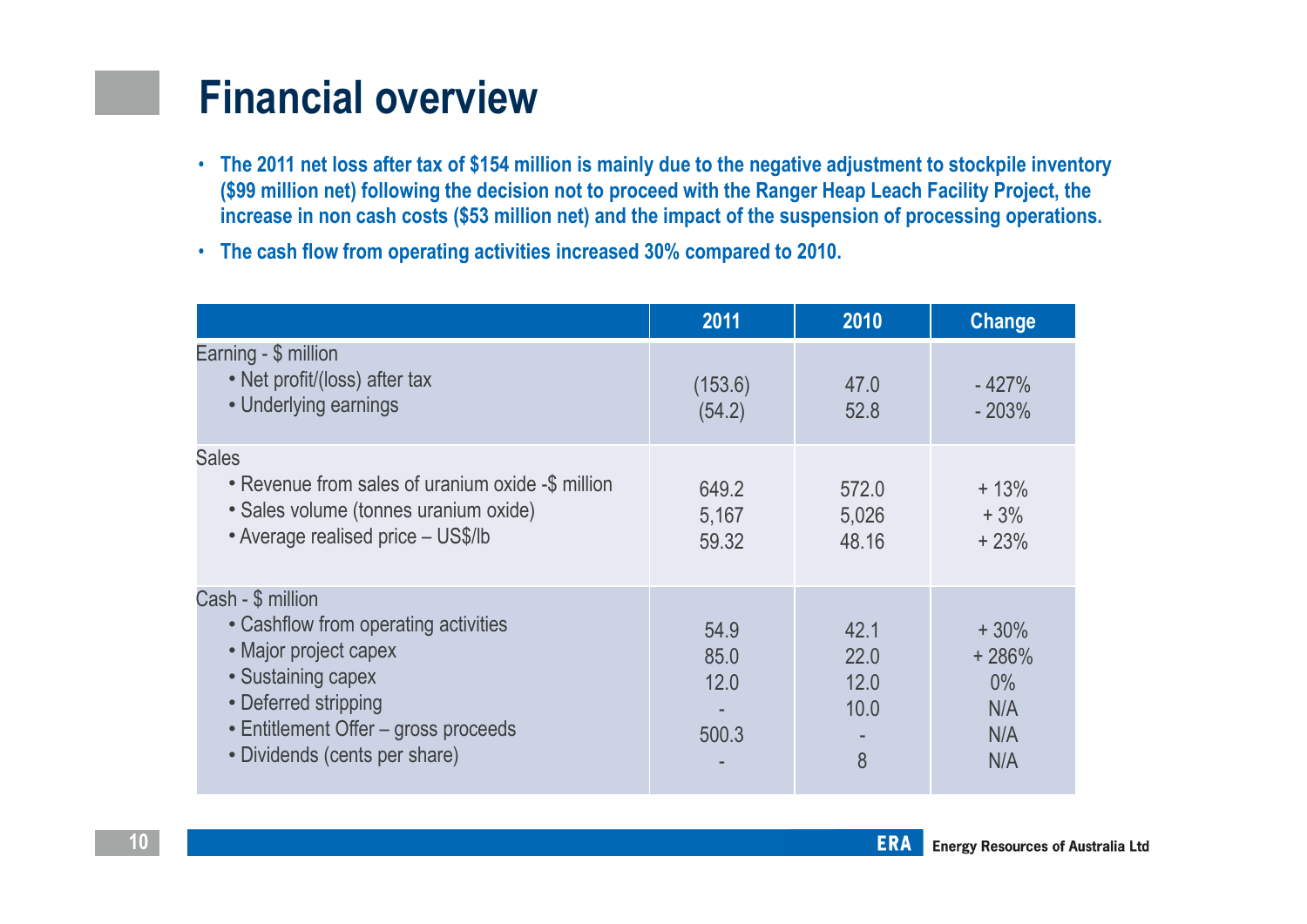### Net profit after tax

• 2011 results were materially affected by the lengthy suspension of processing due to severe adverse weather, and the significant increase in non-cash costs.



• The major factors leading to the increase in non cash costs were the reduction of Ranger ore reserves from 29,848t (31 December 2010) to 13,484t as at 31 December 2011, effectively reducing the future units of production available to be used as a basis for depreciation of assets, and the increase in the rehabilitation asset.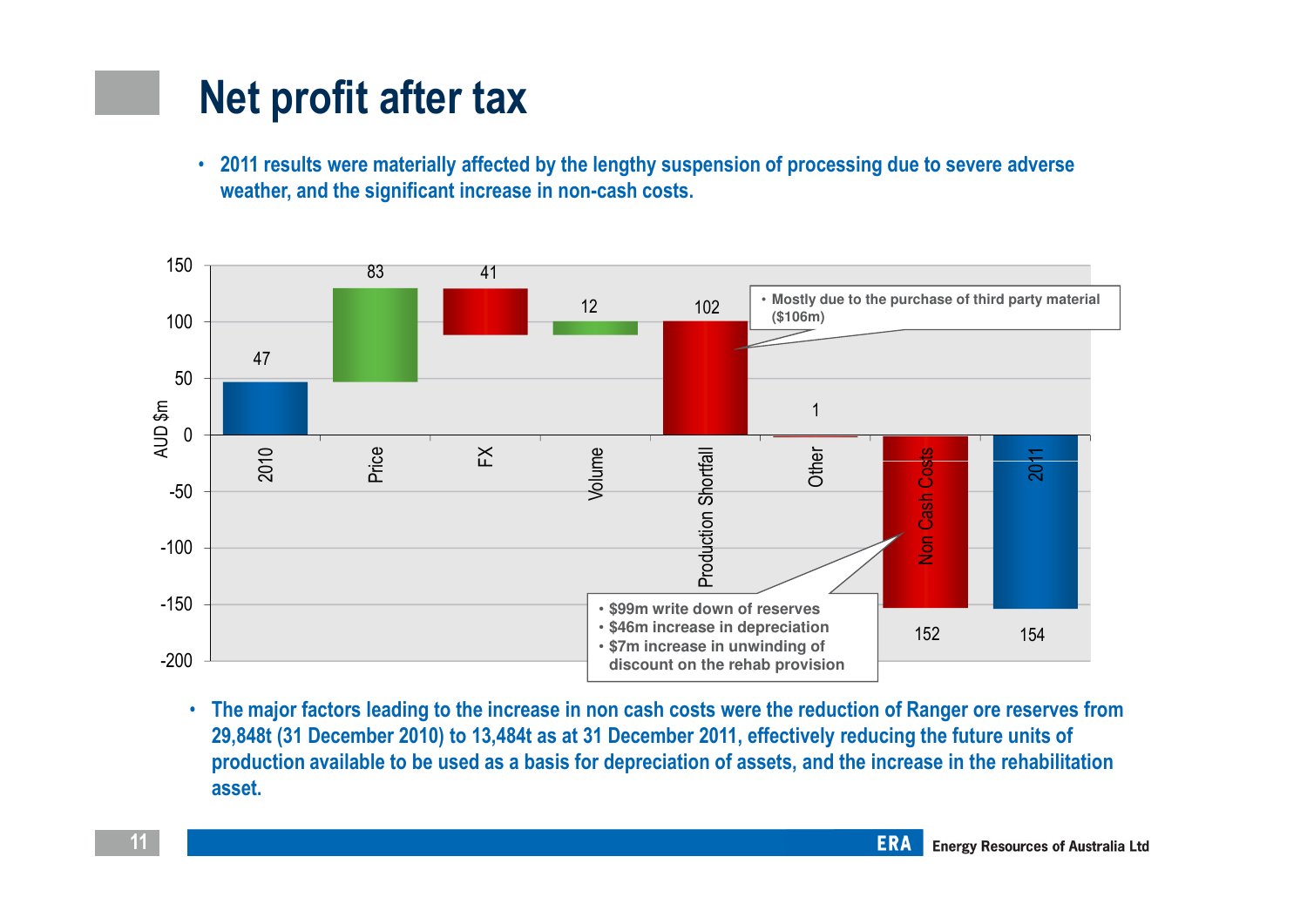## Capital expenditure

- 2011 sustaining capital expenditure was consistent with 2010, remaining at \$12 million.
- ERA continues its investment in major strategic initiatives including water management.

### Sustaining Capex



### Major Project Capex

| <b>Major Project Capex (\$m)</b>      | 2011 | 2010 |
|---------------------------------------|------|------|
| <b>Tailings Storage Facility Lift</b> | 45   |      |
| <b>Pond Water Treatment Facility</b>  | 13   |      |
| <b>Brine Concentrator</b>             | 24   |      |
| <b>Covered Evaporators</b>            |      |      |
| <b>RP1 Seepage</b>                    |      |      |
| Other projects                        |      | h    |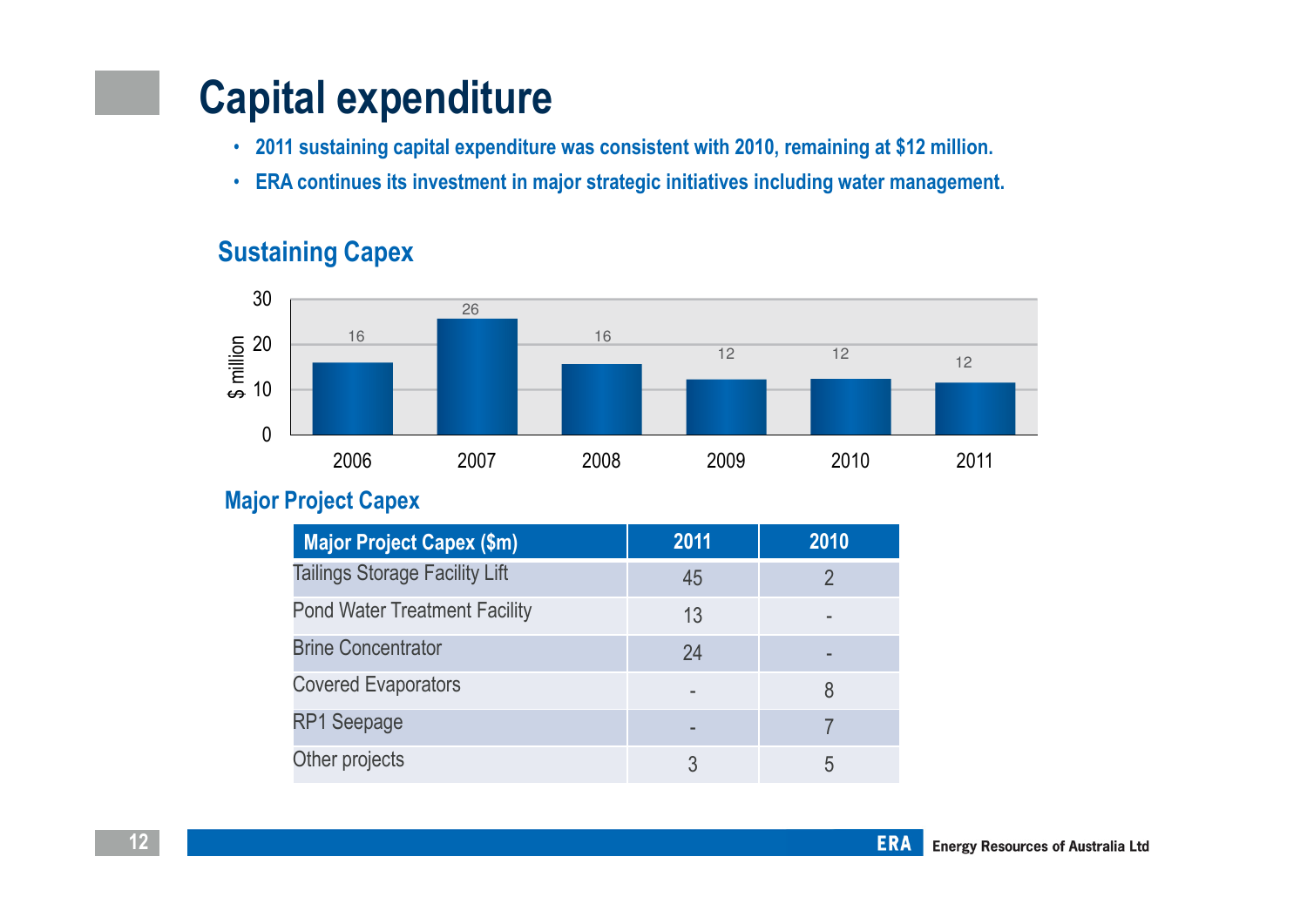### •Entitlement Offer

- – ERA successfully raised approximately \$500 million through an underwritten accelerated renounceable entitlement offer.
- – This will be used to fund –
	- Brine Concentrator
	- Ranger 3 Deeps exploration decline
	- $\bullet$ Ranger 3 Deeps mine evaluation studies
	- •Expanded exploration on the Ranger Project Area
	- Other water management initiatives

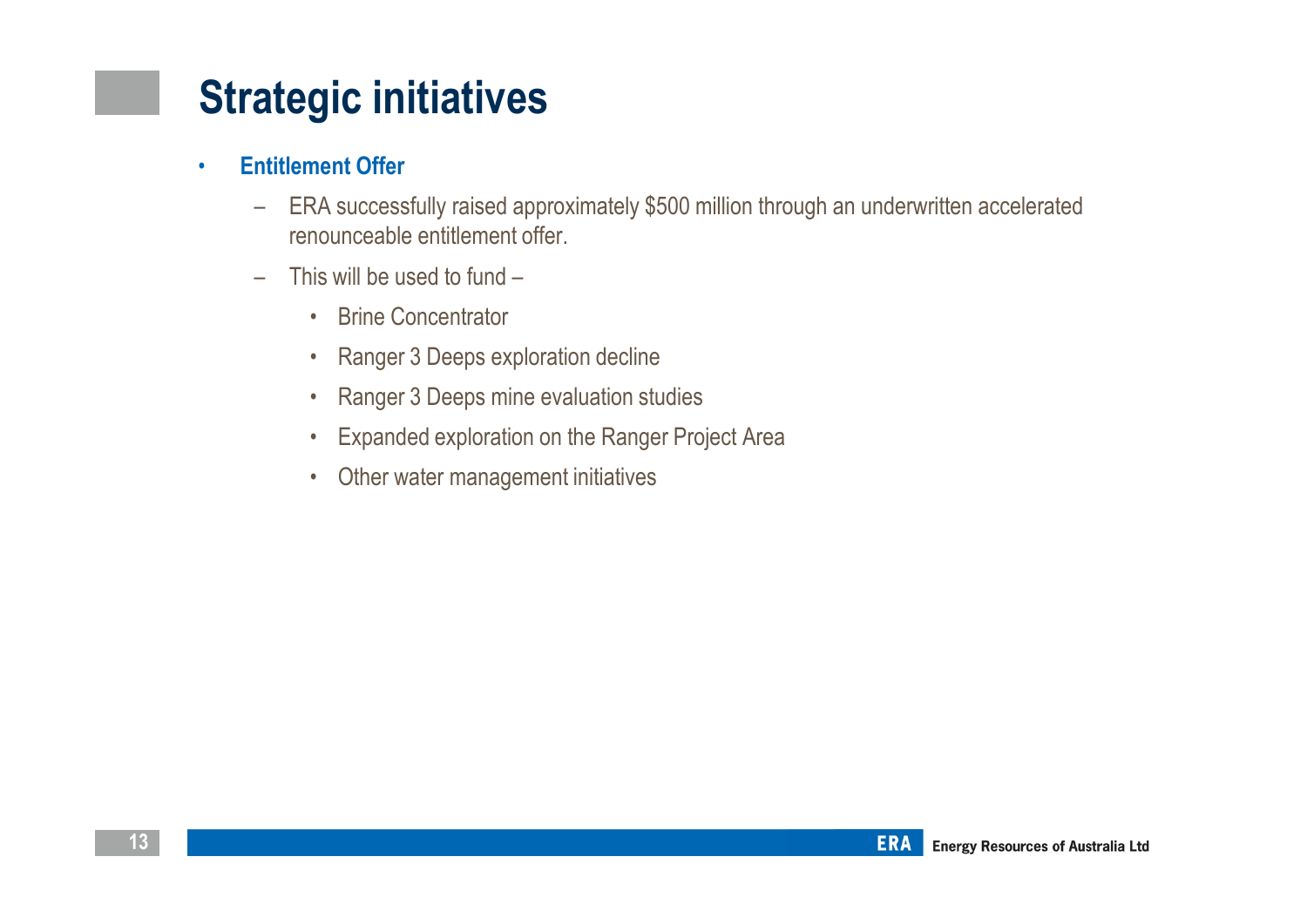- • Tailing Storage Facility Lift (four metres)
	- Completed safely, on schedule and on budget in November 2011
	- New operating limit of 56.0 metre (wet season) approved by regulators



### •Exploration – Ranger Project Area Programme

- 14,887 metres total drilling performance in 2011
- –Identification and prioritisation of specific targets for 2012 and 2013 drilling programme completed
- Significant ramp-up of exploration activities in 2012 dry season

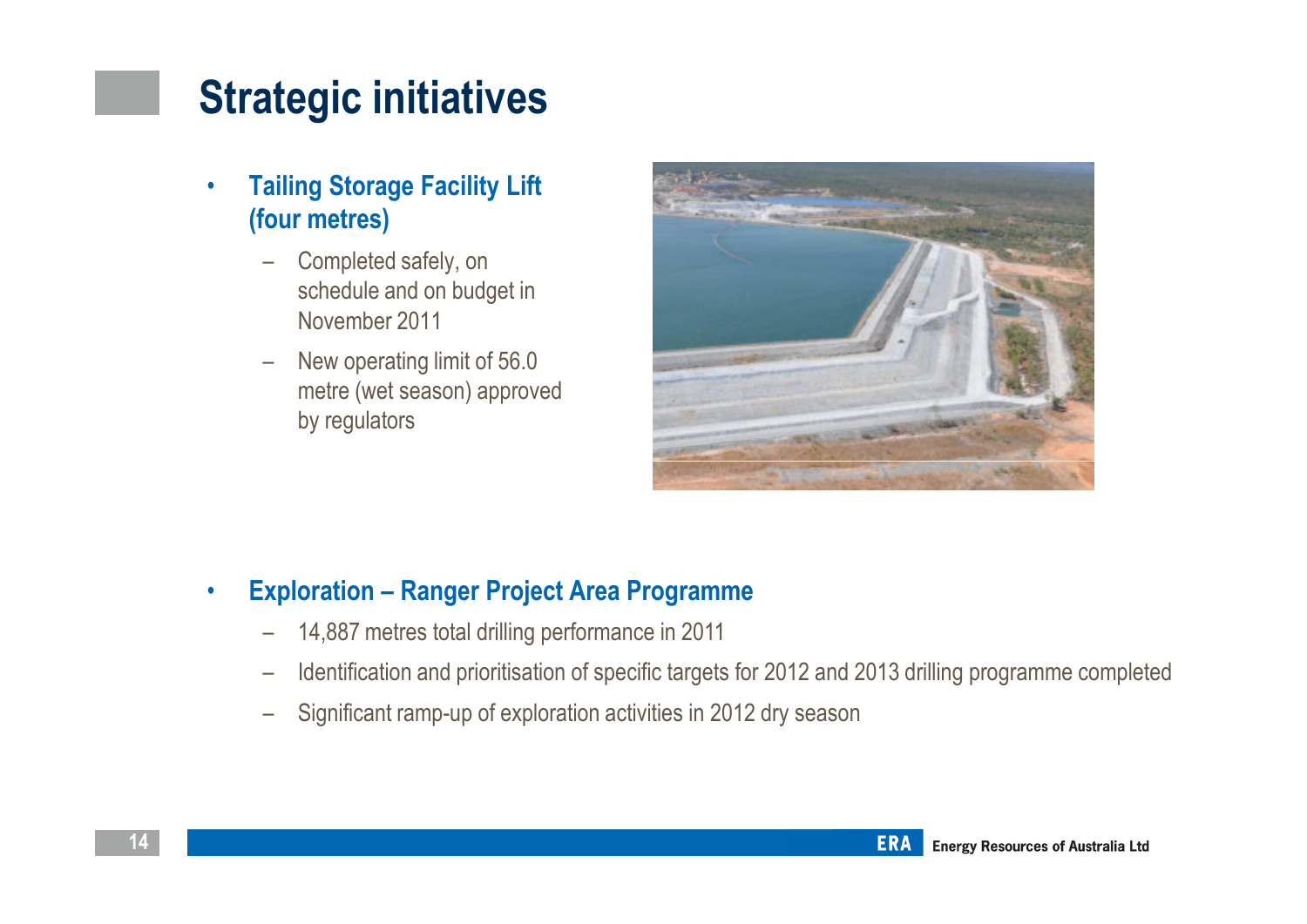- • Ranger 3 Deeps exploration decline
	- – Detailed engineering has been completed.
	- $\overline{\phantom{0}}$  Box cut/decline contract expected to be awarded mid February 2012.
	- – The first stage of construction is excavation of the box cut and installation of a portal access tunnel scheduled for completion in October 2012.
	- – Development of the decline will commence from November 2012 and exploration drilling is targeted for commencement in April 2013.

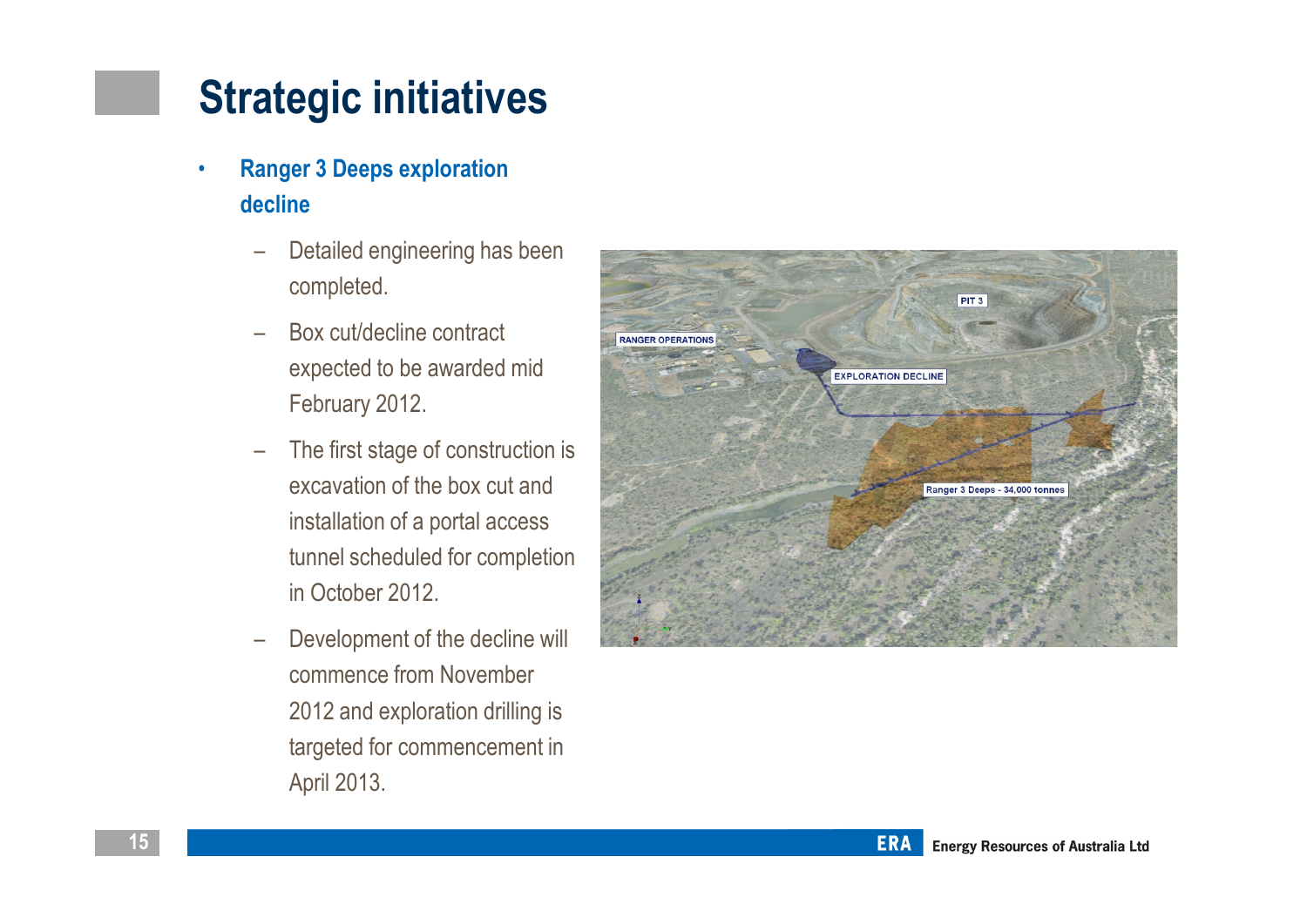- • Brine Concentrator
	- –ERA Board approved project 1 February 2012 with estimated project expenditure \$220 million.
	- –Study level engineering is completed and detailed engineering has commenced.
	- –Procurement of long lead time equipment well underway.
	- –Site preparations going well with successful completion of acid plant demolition.
	- – The Brine Concentrator facility is planned to be commissioned and fully operational in the second half of 2013.



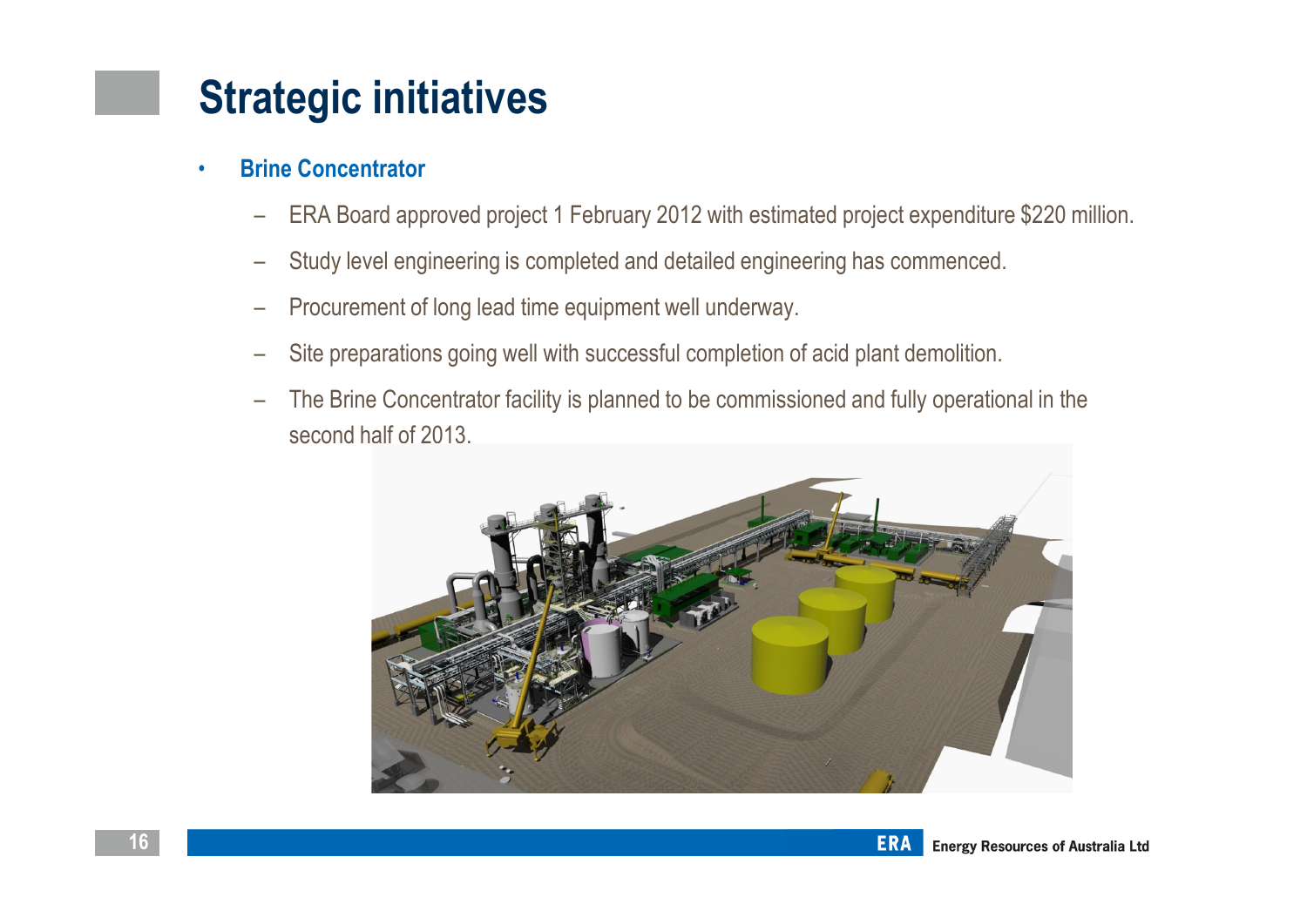# Strategic initiatives continued

#### •Business Review

- – Targeted cumulative cost savings of \$150 million in operating cost reductions over the course of thenext 3 years.
- – Work completed to date includes:
	- $\bullet$  successful introduction of seven by seven rosters across the Ranger Operations resulting in a reduction of external accommodation providers and streamlined flight logistics to Jabiru.
	- •reduced reliance on contractor labour including significant reduction of contractors in the plant.
	- $\bullet$  reduction in the use of raw materials including acid, lime and diesel through operational improvements.
- – Further work which will be carried out this year include:
	- •re-tendering major service and operational contracts upon expiration
	- •consolidation of vendors
	- reduced stores inventories
- –Savings have now been locked into operational budgets.

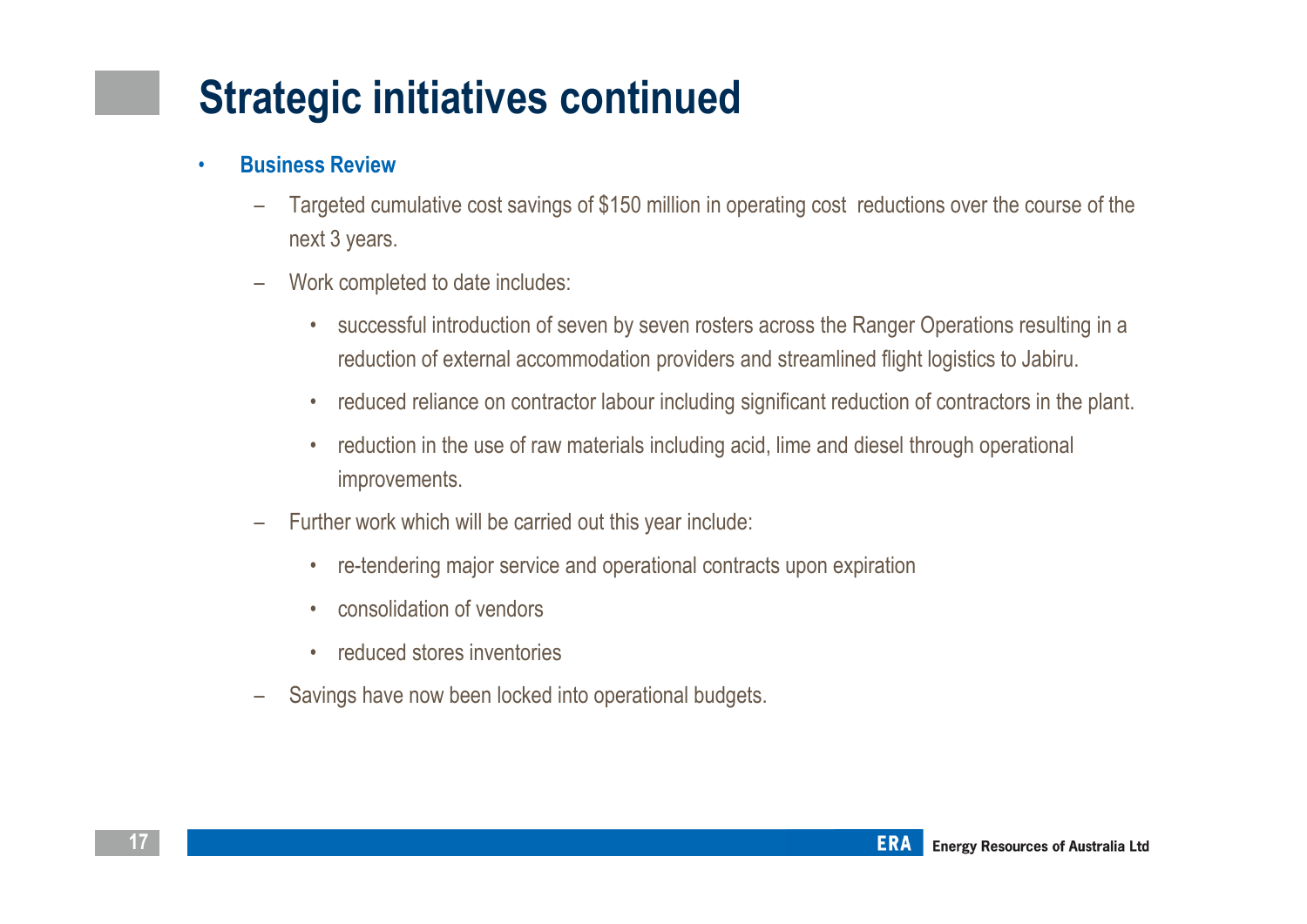### Rainfall update as at 31 January 2012